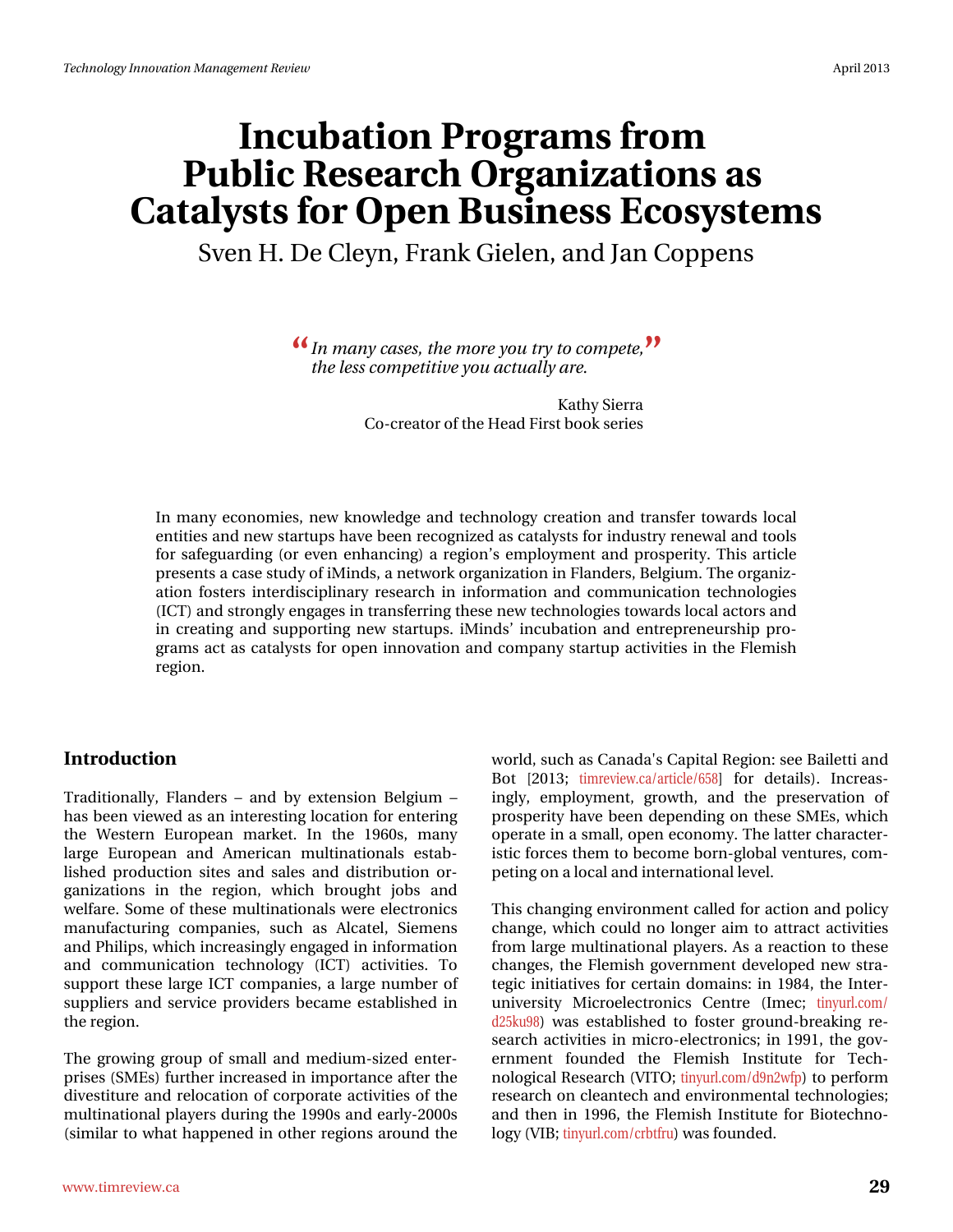## Lafxedwirg#Surjudpv#dv#Fdvddww#ru#Rshq#Exvlghw#Hfrvlwwhpv What K the http://tending/#udgn#Jihdha/#ulgg#MulatFrsshav

Wkh#odwhw#jryhuqphqw#lqlwldwlyh#ri#wklv#wlsh#zdv#irxq0  $g$ hg#lq#5337#dv#dq#lqghshqghqw#uhvhdufk#lqvwwxwh=# IP lqgv# + p lqgv feh, /# r up huo| # nqrzq#dv# wk h# Lqvhugl vflsdq0 du #Lqwww.wh#ru#Eurdgedgg#Whfkqroril#Plqgv#zdv#lly0 hq#wkh#wdvn#i#ghyhorslqj#ghpdqg0gulyhq#vroxwlrqv#H111# uhvhduf k/#qqr ydwr q#dqg#hqwuhsuhqhxuldd#yhqwxuhv,#iru# wkh#LFW#vhfwru#dqg#irwhulqj#wkh#exvlghw#dqg#vrflhwdd# dssolfdwirg#dgg#dgrswirg#ri#ghzol#ghyhorshg#whfk.gror0 j lhv/#nqr z dngj h/#s ur gxf w/#dqg#vhuylf hv\*#F uhdwlqj #dqg# p dlqwdlqlqj#d#whdg|#vxssq#ri#qhz#nqrzohgjh#dqg# whikqrorjlhv#lq#wklv#idw@prylqj#lqgxwwu|#kdv#ehhq#uh0 frigl}hg#dv#fuxfldd#iru#d#khdowk|#LFW#vhfwru#AWkxv/#wkh# qhhg#iru#qqrydwtrq#dqg#frpphufldd}dwtrq#kdv#ehhq#d# guylqj #ir uf h#ehklqg#lPlqgv\*#df wlylwhv#vlqf h#lw#lqf hs0 who q1# Wkl v# wudwhil # v# vxssr whig#el #illoglogiv# iurp # dfd0 ghp If #uhvhduf k/#vxfk#dv#d#vwxg| #vkdv#srlqvhg#rxv#vkdv# Hxursh#kdv#ihzhu#%|rxqj#lqqrydwlyh#frpsdqlhv%#frp0 sduhg#wr#wkh#Xqlwhg#Vwdwhv/#zkloh#wklv#vwduwxs#jurxs# vkrz v#wkh#odujh w#srwhqwldd#q#whup v#ri#frqwulexwlrq#wr# qhz #hf r qr p If #df wlylwhv#lq#d#uhj Ir q#+Yhxj hohuv/#533<# wiq xuofrp 2g88s95i, #D#fohdu#sloodu#ri#dfwlylwhv#irvwhulqj# frpphufidd}dwrq#dqg#wkh#fuhdwrq#ri#qhz#whfkqrorj|0 edvhg#yhqwxuhv#rxog#wkxv#rqwulexwh#wr#wkh#exvlqhvv#g|0 qdp If v#q#d#uhj Ir q1

Wilv#duwfoh#ghvfulehv#wkh#lPlqgv#hqwuhsuhqhxuvkls#lq0 f x edw'r q #sur judp #dv#d#fdvh#wxg|#wr#vkrz #krz #d#sxedf# uhvhdufk#rujdql}dwlrq#fdq#dfw#dv#d#fdwdojvw#iru#rshq#lq0  $qr$  ydw'r q#dqg#frp sdq|#vwduwxs#dfwlylwhv#lluw#zh# surylgh#ghwdlox#ri#wkh#IPlqgv#lqfxedwlrq#surjudp # Vhf r qg/#z h#ghvf uleh#wkh#ghyhorsp hqw#dqg#hyr oxwlr q#ri# IPlqgvŠkqhwzrunlqj#xqfwlrq#dqg#lw#hpskdvlv#rq#rshq# frooderudwirq1#lqdool/#zh#surylgh#frqfoxvlrqv1#

#### Wkh#Plggv#gfxedwrg#Surjudp

IP lggv#z dv#vhw#xs#dv#d#irfdo0srlgw#rujdgl}dwtrg#gh0 vlj qhg#wr#dqn#xqlyhuvlw|#uhvhdufk#wr#wkh#qhhgv#ri#exvl0 qhw#dqg#wr#khos#exlog#d#srvlwlyh#woluwxs#dqg#yhqwxulqj# f olip dwh #Dv#vxfk/#wez dv#ghvljqhg#wr#eh#wkh#fdwdojvw#ru#d# fox whut it it gar ydw'r g#Hgi ho#dgg#gho#Sdodf Ir /#533<#Wg|xw 1 r p 2f 6p udxy, /#d#p r gho#wk dw#k dg#ehhq#dssolhg#43#| hduv# hdudhu#q#wkh#duhd#ri#elrwhfkqrorj|#zlwk#wkh#fuhdwlrq#ri# wkh#l ohp lvk#Lqvwlwxwh#ri#Elrwhfkqrorj | #-YLE,/#zklfk#kdg# d#Mplodu#plvMrq1#Ryhu#wkh#530 hdu#shulrg#Mqfh#wkh#YLE# z dv#ir xqghg/#z h#kdyh#z lvghwhg#vkh#hp huj hqf h#r i#d# wur qj#elrwhfkqrorj|#foxwhu#durxqg#wklv#lqlwldwlyh/#dqg# wkh#sxusrvh#ri#Plqgv#v#wr#dfklhyh#wkh#vdph#vxffhvv#q# LFW# x wkhup r uh/# yj dql}dwr qv#Jnh#Plqgv#r up #dq#p 0 sruvdqv#sduv#ri#wkh#%wulsdn#khol{%#prgho/#zklfk#fuhdwhv# frqwuxfwlyh#dqg#p xwxdool#uhlqiruflqj#dfwlylwlhv#ehwzhhq# df dghp  $\frac{1}{4}$  ryhugp hqw#dqg#lqgx wu #+Hw nr z lw /#4<<; # wiq xuof rp 2evhko98 \* Ch ghvgrui/#5333 \* # q xuof rp 2f ; 7ir:, 1

Wikh#dssurdfk#wkdw#Plggv#dgrsw#lq#wudqvihuulqj#hqrz0 ohgj h#dqg#whfkqrorjlhv#wrzdugv#sduwqhuv#dqg#ghzq#ruh0 dwhg#whfkqrorj|Cedvhg#yhqwxuhv#nvslqOriiv#dqg#woduwxsv,# lv#vrphzkdw#gliihuhqw#urp#wudglwlrqdo#dssurdfkhv1#Do0 wkrxjk#prw#xqlyhuvlwhv#dqg#sxedf#uhvhdufk#rujdql}d0 whrqv# irfxv# vroho|# rq# prqhwl}lqj# wkhlu# rzq# lgwhochfwxdo0surshuw/#dvvhwv/#Plggv#dfwv#dv#ghwzrun#g0 whiudwru#el#rwhulqi#qwhudfwlrq#dqg#shq#rooderudwlrq# + wrph who hv/#exw#qrw#dozd|v/#q#dq#tshq0lqqrydwlrq#frq0 wh{w#ehwz hhq#ydulr xv#dfwr w#lq#wkh#hfrv|wwhp #Hyhq# wkrxjk#wkh#frooderudwlyh#dqg#ghpdqg0gulyhq#uhvhdufk# surnhfw#irup#dq#lpsruwdqw#sduw#ri#wkhvh#dfwlylwhv# +urxjkol#58#xw#i#wkh#73#plootrq#HXU#i#Plqgv\$#dqqxdo# exgj hw#duh#vshqw#rq#frooderudwlyh#dqg#ghpdqg0gulyhq# uhvhdufk, /#wkh|#idoo#rxwlgh#ri#wkh#vfrsh#ri#wklv#duwlfoh1# Wkh#lqfxedwrq#dqg#hqwuhsuhqhxuvkls#dfwlylwhv#wdujhw# wkh#vxssruw#ri#doo#LFW0gulyhq#hqwuhsuhqhxuldo#dqg#lq0 wodsuhghxuldo#surmfw/#zkhwkhu#hphujlqj#urp#Plqgv# uhvhdufk#+ru#lPlqgv9#llyh#ldnplvk#sduwqhu#xqlyhuvlwhv,# ru#urp #h{whuqdo#hqwuhsuhqhxuv1#

Lq#wklv#Uhjdug/#vhyhudd#wrrov#duh#xvhg#wr#irvwhu#wkh#rshq# vxssruwedgg#gwhudfwlrgv#ehwzhhq#ydulrxv#wdnhkroghuv=

- 41#Plqgv\*#qfxedwlrq#surjudp#dlpv#dw#vxssruwlqj#dfd0 ghp If #hqwhs uhqhx w/#wx ghqw/#dqg#qghs hqghqw#hq0 whs uhq hx w/# hvs hf Idao #Iq# wk h#s uh0vhhg#dqg# vhhg# skdvhv#ANkh#surjudp#lv#vxssruwhg#e|#vshflilf#wrrov# dqg#surnhfw#wkdw#wdujhw#gliihuhqw#dvshfw#ti#wkh#hqwuh0 suhqhxuldo#mxuqh|#rssruwxqlw|#uhfrjqlwlrq#zrun0 wkrsv#wr#lghqwi|#lghdv#wkdw#fdq#ehfrph#exvlghvv# rssruwxqlwhv:#hqwuhsuhqhxuldd#errwfdpsv#wkdw#irfxv# r q#exvlqhw#prgholqj#dqg#+whhg,#lqyhwwru#uhdglqhw# dgg#kkh#Woduw#gfxedwhrq#surmhfw#kkdw#hqdedh#kkh#uh0 dw'r g#i#nduol 0 wdi h#exvlghwhv#el#surylglgi#llgdgfldo# w.ssruw#suh0vhhg#xqglqj, #frdfklqj#dqg#phqwrulqj#  $dq$ # hqw.hsuhqhxu0q0uhvighqfh#surjudp  $# df$ fhvv#wr# IP lqgv\*#qhwz r un#dqg#wr #vshflddvw#ir u#sur ihvvlr qdd# dgylf h#r q/#ir u#h{dp sdn/#ilqdqfldd#lwxhv/#eudqglqj# dgg#vddnv/#bhjdd#pdwhwv/#dgg#gwhodnfwxdd#surshuw|#
- 51#Dv#d#qhvzrun#qvhjudwru/#Plqgv#kdv#vhw#xs#d#%yluwxdo# lqfxedwru%bsurjudp#wr#uhdwh#vslooryhu#hiihfw#wr#orfdc# dqg#uhjlrqdc#frppxqlwhv#ri#hqwuhsuhqhxuv#dqg#fuh0 dwlyh#shrsdn1#Wkurxjk#wklv#surjudp/#frrshudwlrq# zlwk#orfdool#hpehgghg#+sk|vlfdo;#lqfxedwruv#dqg#fr0 z r uniqj # vsdf hv# lv# lqlwkdwhg # Lq# wk hvh# lqf x edwr uv/# IP lggv#vxssruw#ghwzrunlgj#nyhgw#dgg#dfw#dv#fdwd0 o) www.netulgjh#wkh#jds#ehwzhhq#orfdo#frppxqlwhv#dqg# dfwrux#lq#rwkhu#uhjlrqv1#Hqwuhsuhqhxuv#vxssruwhg#e|# wkh#qfxedwlrq#surjudp#duh#dovr#hqfrxudjhg#wr#hwode0 dvk#wkhpvhoyhv#q#qh#i#wkhvh#yluwxdo#qfxedwru#dflo0 lwhy# w # lqf uhdyh# wkhlu# hp ehgghgghyv# lq# or fdd#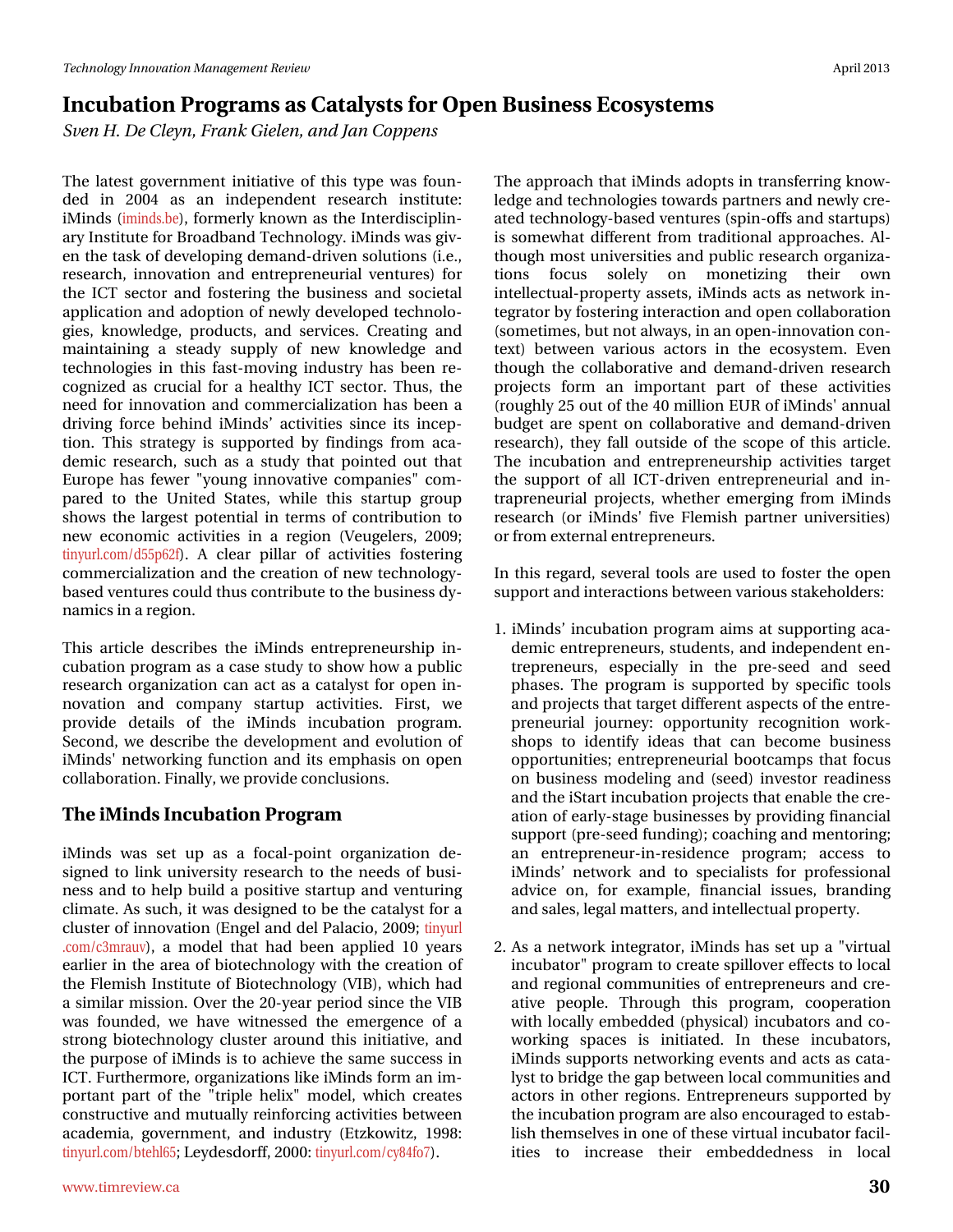### Lafxedwirg#Surjudpv#dv#Fdvddww#ru#Rshq#Exvlghw#Hfrvlwwhpv What K the http://tending/#udgn#Jihdha/#ulgg#MulatFrsshav

frpp xqlwhv#ri#hqwuhsuhqhxuv#dqg#fuhdwlyh#shrsdn# Wilv#dgn#lqfuhdvhv#vslooryhu#hiihfw#dqg#lqvhudfwlrqv# z lwk#r wkhu#nlqguhg#vslulwv/#dndglqj#wr#p xwxdo#dnduq0 lqj/#frrshudwirg/#dgg#xowlpdwhol/#mlqw#exvlghw#H1n1/# frrshwwrq#qvwhdg#i#frpshwwrq,1

- 61# Wikur x j k # wk h # wx g h q w # h q w th s u h q h x w k l s # s u j udp / # h # yxssruw#wkh#xqlyhuvlwhv#dqg#xqlyhuvlw|#froohjhv#lq# wkhlu#hiiruw#wr#hpehg#hqwuhsuhqhxuvkls#dqg#hqwuh0 suhqhxuldd#ehkdylr xu#dv#sur ihvvlr qdd#vnlod#ghyhors0 phqw#lq#wkhlu#fxuulfxod1#Rxu#hfrqrplf#v|whp#lv# hyroylqj# urp#d#frusrudwh0pdqdjhg#prgho#wr#d#qhw0 z r unhg Chq wuh suhq hxuld o#p r gho#dq g# wk h#h gx f dwl r q # v| whip #qhhgv#suhsduh#wxghqw#iru#wklv#qhz#hqylurq0 phqw4#Vrph#wxghqw+zloo#zdqw#wr#ehfrph#hqwuhsuhq0 hx w#exw#doc#ri#wkhp#zloo#qhhg#wr#hqwuhsuhqhxuldc#li# wkh #z dqw#wr#eh#wrs#shuiruphuv#lq#wkhlu#surihvvlrqdo# f duhhuf#Wkh#Plqgv#qfxedwru#sod|v#d#nh|#uroh#q#wklv# hgxfdwrg#surfhw#dv#lw#surylghv#d#uhdo0zruog#hqylu0 r qp hqw#q#z klfk#vwxghqw#fdq#dnduq#hqwuhsuhqhxu0 vkls#e|#grlqj<sup>T#</sup>#dg#zkhuh#xqlyhuvlwhv#dqg#qgxwwq# z r un#wr j hwk hu#lq#dq#hgxfdwlr qdo#frqwh{w#fuhdwlqj#d# zlqQzlq#vlwxdwtqt#Xqlyhuvlwhv#gliihuhqwldwh#wkhp0 vhoyhv#z lwk#lqqrydwlyh#hgxfdwlrq#surjudpv#dqg#ix0 wxuh#hpsor|huv#kluh#judgxdwhv#wkdw#duh#ehwwhu# s uhs duhg#ir u#vk hlu#ix wx uh#mev #Vk h#vvx ghq v#hq wuh0 suhqhxuvkls#surjudp#lqfoxghv#vhulhv#ri#zrunvkrsv/# er rwfdp sv/#dqg#qhwz runlqj#hyhqw#wr#jlyh#wxghqw# lqlwdd frdfklqj#dqg#qhwzrunlqj#rssruwxqlwhv#wr#gh0 yhor s#hqw.hsuhqhxuldo#nloox#dqg#dq#dsshwwh#ru#hqwuh0 suhqhxuvkls1
- 71#Rshqlqj#xs#wkh#surjudp#grhv#qrw#rqq|#uhihu#wr#wkh# lohp lvk#ru#Ehojldq#frqwh{w#A/kurxjk#dq#lqwhuqdwlrq0 dol) dw'r g#sur judp /#IPlggv#wlypxodwhv#woluwxsv/#vslg0 riiv/#dqg#VPHv#lq#lw#qhwzrun#wr#dfw#rq#dq#lqwhuqd0 who detably hot digg to raph for whore the whole the details of the details of the details of the details of t whrq#zruogzlgh#+h1j1/#Hdvw#dqg#Zhvw#frdvw#ri#wkh# Xqlvhg#Avdvhv/#Alqjdsruh#dv#kxe#iru#ArxvkdHdvv#Dvld/# dqg#wkhu#bkurshdq#%krwwsrw%1#q#wklv#whqvh/#wkh#q0 whugdwirddold dwird#wrrov/#lqfoxglqj#+orfdq#frdfklqj# dqg#wudyho#dqg#krxvlqj#vxssruw#khosv#frqqhfw# IP lqgv#dqg#w#yhqwxuhv#wr#joredo#foxwhuv#ri#qqryd0 whr q#+Hqj ho#dqg#gho#Sdodf Ir/#5344#Mq|xuofrp 2f59iisv, # Will v#dssurdfk#dovr#khosv#woduwxsv#wr#eh#dzduh#ri#wkh# rssruwsqlwhv#dqg#qhfhvvlw|#wr#ehfrph#joredo#sod|0 huv/#z klfk#q#wxuq#dyrxuv#me#fuhdwlrq1#Dffruglqj#wr# Edid mwittdig g#Er w#45346 \* # why lhz 1 d2d wif d a 298; / # wk l v # hp 0 skdvlv#rq#hduo|#joredol}dwlrq#vkrxog#eh#rqh#ri#wkh# p dlq#slooduv#i#ryhuqp hqv0ixqghg#surjudp v1

Wikh what Plogy#surjudp v/#z klfk #irup #rqq #d#sduw#i#wkh# w wdd #Plqqv #qf x edwir q #dqq#nqw h suhq h x w kls #w r oer  $\frac{1}{4}$ duh#shq#w#dq|#hqwuhsuhqhxu#zlwk#dq#LFW0uhadwhg#u#hq0 dedng#surnhfw#wkdw#v#zloolgj#wr#wduw#wkhlu#exvlghvv#g#wkh# I dnp lvk#ru#Euxwhov#fdslwdo#uhjIrq#Wklv#dssurdfk# f dodug #hqdednv#IP Iqgv#wr#ir whu#wkh#fuhdwrq#ri#d#uhdd# LFW#nfrv|whp/#lq#zklfk#doo#uhdhydqw#wodnhkroghuv#+lq0 foxglig #xglyhuvlwhv/#odujh#frusrudwirgv/#VPHv/#vvduwxsv/# hqwhsuhqhxuv/# vwxghqwv/# jryhuqp hqw#rujdql}dwtrqv/# r vkhu#hqwuhsuhqhxuvkls0vxssruvlqj#rujdql}dwlrqv/#dqg# qrq0surilw#rujdql}dwlrqv,#lqwhudfw#iuhtxhqwo|/#dqg# vsloor yhu#hiihfw#duh#jhqhudwhg1#Wkh#qh{w#vhfwtrq#zloo#lo0 ox wudwh#wkdw#wkh#lqglylgxdd#surjudp v#duh#uhdnydqw#dv# vxfk/#exw#wkh#lqwhjudwhg#dssurdfk#ri#wkh#lqfxedwlrq# dqg#hqw.hsuhqhxuvkls#surjudp#dw#orfdo#dqg#uhjlrqdo# dnyhov#v#kkh#uhdo#gliihuhqwldwru1

#### Exlogiqj#d#Qhwzrun#dqg#trwwhulqj#Rshq Frrshudwlrq

Wkh#dssurdfk#dgrswhg#e|#prw#whfkqrorj|#wudqvihu#ri0 ilf hv#i#xqlyhuvlwhv#dqg#wkhu#sxedf#uhvhdufk#ujdql}d0 whrqv#lv#wr#vxssruw#wkh#frpphufldol}dwhrq#dqg#vrflhwdo# lp sdfw#i#wkh#nqrzohgih#dqg#whfkqrorilhv#ghyhorshg#q# wk hlu#q www.wirqv1#Wk h#vdph#dssurdfk #zdv#uljlqdool#wk h# irfxv#i#Plqgv\*#qfxedwlrq#dqg#hqwuhsuhqhxuvkls#sur0 judp v1#Krzhyhu/#dv#lljxuh#4#looxwudwhv/#wkh#lpsdfw#uh0 p dlqhg#dwkhu#bplwhg#q#whup v#ri#wkh#qxpehu#ri#qhzq# fundwhg#vslq0rii#surmhfw/#dw#bndw#sulru#wr#5344#z khq#wkh# lqf xedwir q#sur judp #z dv#wduwhg1

Ilj x uh#11Qxp ehu#i#qhz #Plqgv#vslq0rii#surmhfw#shu#hdu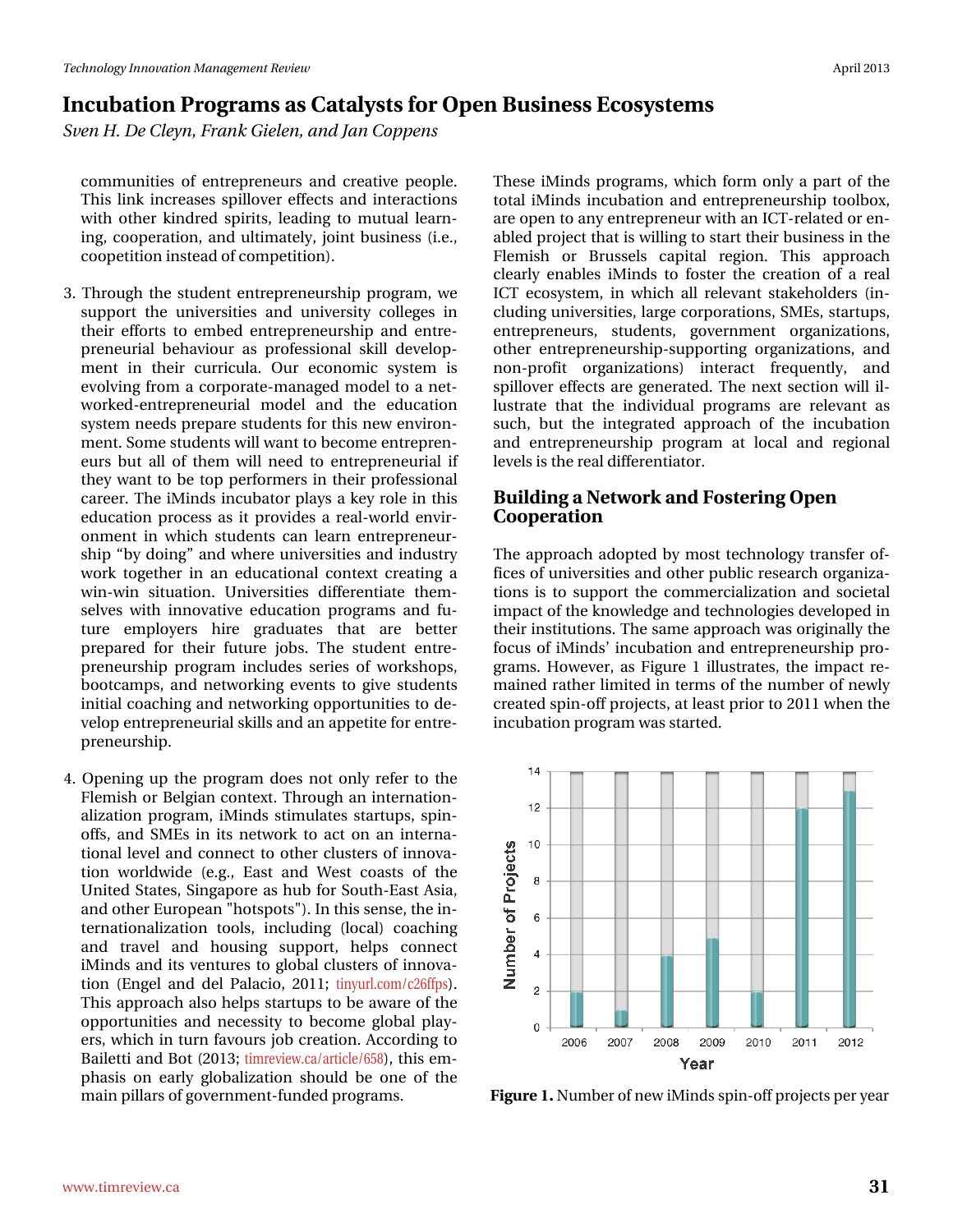## Lafxedwirg#Surjudpv#dv#Fdvddww#ru#Rshq#Exvlghw#Hfrvlwwhpv Wha#K1#Gh#Fohla/#udan#lhoha/#daq#Mda#Frsshav

Wikh#wkliw#wrzdugy#d#ghwzrunlgj#xgfwlrg#ru#wkh#gfxed0 who q#dqg#hqwuhsuhqhxuvkls#surjudp v/#zklfk#douhdq|#h{0 lwhg#dw#d#uhvhdufk#dnyhd#wkurxjk#frooderudwlyh#dqg# ghp dgg0gulyhq#uhvhduf k#sur rhf w/#vwuhqj wkhqhg#wkhvh# surjudp v# dqg#fuhdwhg#dq#lpsruwdqw#dprxqw#ri# vsloor yhu#hiihfw#wrzdugv#wkhu#dfwruw#dqg#uhlqirufhg#wkh# rshq0frrshudwrq#prgh#zlwk#ydulrxv#wdnhkroghuv/#dv# ghvfulehg#lqlwldoot#e|#wkh#wulsoh#khol{#prgho#ri#xql0 yhuvly 'lggxwul' i ryhugp hqw# uhodwlr qv'# Vrp h# vkruw0 whup #hiihfw#duh#douhdg|#ylvledn/#dqg#vrph#plg0#wr#orqj0 whup #hiihfw#duh#h{shfwhg#wr#dulvh=

- 4#Uhvhdufkhuv#dqg#nqwuhsuhqhxuv#duh#nqjdjlqj#wr#d#odu0 jhu#n{whqw#q#orfdc#frppxqlwlhv#wkurxjk#wkh#qhwzrun0 lgi # hyhqw/# z r unvkrsv/# er r wfdp sv/# dgg# r wkhu# dfwlylwhv1#Wklv#hiihfw#v#xuwkhu#uhlqirufhg#wkurxjk#wkh# yluwxdo#qfxedwru#qhwzrun1
- 5#Lgf uhdvigj of /#hqwuhsuhghxuv#h{whuqdo#wr#IPlggv#duh# wołuwkoj# wr#ilo<sub>l</sub>g# wk hlu#z d|v# wr#rxu#surjudpv#do<sub>l</sub>g#ho<sub>l</sub>0 jdjh#q#wkh#Plqgv#frppxqlw|#dw#gliihuhqw#chyhov1#lj0 x uh#5# oox vwudwhv#wk lv#s ur fhvv#dqg#hdud #gdvd#der x w#wk h# qxpehu#i#surmhfw#wxssruwhg1#Mqfh#rshqlqj#xs#wkh# lqfxedwlrq#surjudp#lq#wkh#lxpphu#ti#5344/#wkh#qxp0 ehu#ri#hqwuhsuhqhxuv#frplqj#wr#lPlqgv#iru#vxssruw# k dv#ehhq#ulvlqj1#Wklv#dprxqw#sdohv#ehiruh#wkh#qxp0 ehu#ri#vvduwssv#fxuuhqvo|#vxssruvhg#e|#odujh#sur0 judpv#vxfk#dv#\#Frpelqdwru#+|frpelqdwrufrp,/#zklfk# kdv#vxssruvhg#ryhu#833#vvduwxsv#vlqfh#5338#dqg#dg0 ghg#; 5#ghz #woduwssv#lg#wkh#vxpphu#ri#5345#dorgh#

+Judkdp/#5345: # wig xuofrp 26: x } rm , 1# K r z hy hu/ # nh h s l q j # lq#plqg#wkh#ldfw#wkdw#.#Frpelqdwru#vxssruwhg#rqoj#;# woduwssv#gxulgi#ww#lluw#f|foh#g#vxpphu#5338#dqg#wkh# |rxqj#djh#ri#wkh#lqfxedwlrq#surjudp#dw#lPlqgv/#wkh# hduo) #uhvxow#wkrzq#q#ljxuh#5#duh#hqfrxudjlqj1

- ###Zkdw#v#hyhq#pruh#lpsruvdqw#lv#wkdw#wkh#hqwuhsuhq0 hxw#wkdw#ruljlqdool#kdg#ehhq#lqghshqghqw#ri#Plqgv# uhvhdufk#woduwhg#hqjdjlqj#pruh#iuhtxhqwo|#lq#froode0 r udwlyh#hiir uw#z lwk#P lqgv\*#uhvhduf khuv1#Wklv#j ur z lqj # dprxqw#i#shq#frshudwlrq#qfuhdvhv#gluhfw#dqg#q0 gluhfw#vslooryhu#hiihfw#ehvzhhq#lPlqgv#uhvhdufk#dqg# rwkhu#wodnhkroghuw##q#erwk#gluhfwlrqv1#xuwkhupruh/# lw#fuhdwhv#pruh#rswlrqv#wrzdugv#me#idn{leldw|# ehvz hhq#df dghp Id#dqg#qgxwu|/#dj dlq#q#erwk#gluhf0 wtrqv1#Wkh#prghoŠv#vxffhvv#lv#ixuwkhu#suryhq#e|#wkh# dprxqw#ri#dgglwlrqdc#htxlw|#ixqglqj#wkh#lqfxedwlrq# sur mf w#p dqdj hg#wr#for vh#diwhu#ehlqj#hqjdj hg#q#wkh# IPlogy#lqfxedwlrg#surjudp: #lru#h{dpsdn/#lqfxedwlrg# surm'fwr#ehqhilwwhg#lurp#d#71:{#ixqglqj#pxowlsolhu#lq# 5345/#Jv#/krzq#q#ljxuh#51
- 61#Hyhq#wkrxjk#shqlqj#xs#wkhvh#surjudpv#uhtxluhg#dq# lqlwldd#qyhwp hqw#q#whup v#i#shrsoh#dqg#sxwwlqi#sur0 judp v#q#sodfh/#wkh#uhwxuqv#ru#wkh#uhvhdufk#ujdql}d0 who q#duh#pdqlirog $#I,#Kxp dq#dqq#vrf1dd#fdslwd#$ ghyhorsphqw#iru#uhvhdufkhuv/#vwxghqwv/#dqg#hqwuh0 suhqhxuv#kdyh#jurzq#wkurxjk#wkh#lqwhudfwlrqv#zlwk# ydu'r x v# wdnhk r og hw#dqg# wk h#lqf uhdvlqj #p r eldw #r i# shr soh#ehwz hhq#gliihuhqw#dfwru#fdwhjrulhv=#l,#d#jurz0

lljxuh#51AModuwxs#hqjdjhphqwozllwk#wkh#Plqgv#qfxedwlrq#surjudp#q#whupv#i#surmhfw#qiorz/#olqnv#zllwk#uhvhdufk/# dqg#r xuf hv# i#xqglqj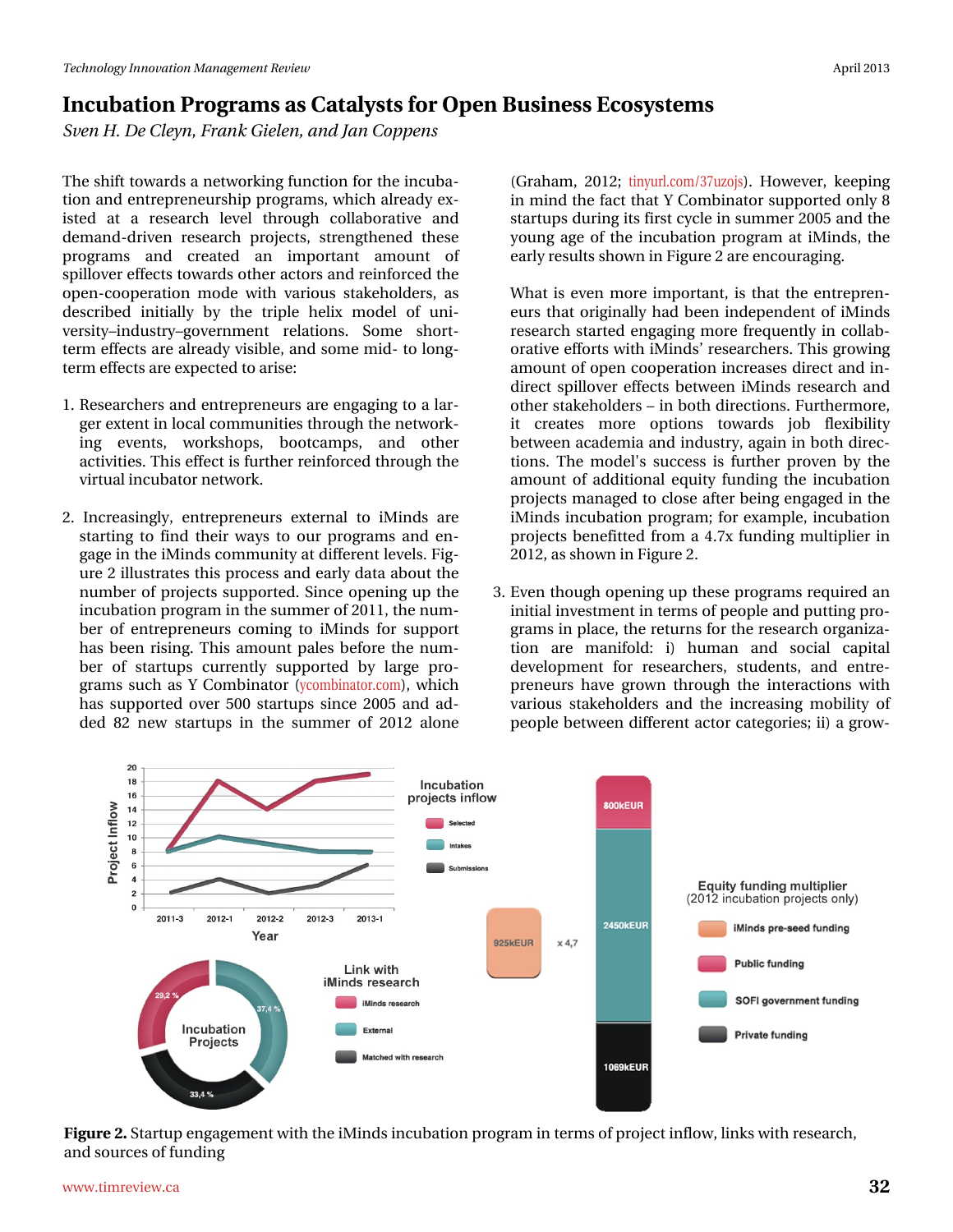## Lafxedwirg#Surjudpv#dv#Fdvddww#ru#Rshq#Exvlghw#Hfrvlwwhpv Wha#K1#Gh#Fohla/#udan#lhoha/#daa#Ma#Frsshav

lgj#ghwzrun#ri#shrsoh#dgg#rujdgl}dwlrgv#zlwk#ghz# lghdv#dqg#lqvljkw#kdv#hphujhg/#wr#ixuwkhu#sxvk#wkh# er xqgdulhv#ri#nqrz dogjh#dqg#whfkqrorjlhv#dqg#ll,# ilgdgfldo#uhwxug#iru#wkh#uhvhdufk#rujdgl}dwlrg#zloo# prw#dnho|#dsshdu/#gluhfwo|#wkurxjk#dfhqvh#djuhh0 p hqw# dqg# ht xlw|# sduwflsdwr q# dqg# lqgluhfwo|# wkur xj k#dgglwh qdd#uhvhduf k#sur rhfw#wrj hwkhu#z lwk# wkh#uhvhdufk#rujdql}dwtrq#+wkh#odwwhu#lv#h{shfwhg#wr# eulqj#nkh#uhdvhvv#llqdqfldc#uhwxuq,1

- 7#Dq#hqwuh#hfrv| whp #ri#hqwuhsuhqhxuv/#uhvhdufkhuv/# yhuylfh#surylghuv/#dqg#orfdo#hqvlwlhv#lv#ghyhorslqj/#do0 orzlqj#sduwlflsdqwr#wr#frrshudwh#zlwk##dqg#vxssruw# wk h#vxffhvv#i##qhz#trpphufldol}dwlrq#qlwldwlyhv1
- 8#Zlwklq#wkh#hfrv|whp/#woduwssv#duh#lqfuhdvlqjq#fr0 r shudwlgj#z lwk#hdfk#rwkhu#dqg#z lwk#rwkhu#vpdoo#dqg# odujh#frpsdqlhv1#lxuwkhupruh/#wkh#lluw#doehlw#vpdoo# mlgw#exvlghw#sursrvlwtrgv#duh#vwduwlgi#wr#dulvh1#Lg# wklv#uhjdug/#wkhvh#woduwxsv#duh#h{shfwhg#wr#woduw#uhlq0 ir uflqj#hdfk#rwkhu#dqg#ghyhorslqj#mlqw#riihuv#lq0

Wikh #hiihfw#i#wkh #shq0frrshudwirq#prgh #v#qrw#olplwhg# wr#wkh#gluhfw#surjudpv#wkurxjk#zklfk#lPlqgv#vxssruw# lqf xedwr q#dqg#hqwuhsuhqhxuvkls#df wylwhv#Dq#hqwuh# hfrv| whp # i#h{shuw#dqg#sduwqhuv#ehfrphv#dssduhqw# dqg#d#sduwqhu#sruwirolr#ri#qrz#ryhu#<33#rujdql}dwlrqv# kdv#ghyhorshg#lxwkhupruh/#dqnv#zlwk#ydulrxv#exvl0 ghw#dqj ho/#yhqwsuh#fdslwddww/#dqg#rwkhu#ilqdqfhuv# k dyh#ehhq#vhw#x s1#Sr olf | #lqlwldwlyhv#k dyh#vwduwhg#wr#gh0 yhors#durxqg#wkhvh#fruh#dfwlylwhv/#dqg#d#qhwzrun#i#sur0 ihwlrqdd#vhuylfh#surylghuv#' #wr#vxssruw#vslq0riiv#dqg# woduwsv#zlwk#dgylfh#dqg#xssruw#ru#bhjdo#pdwwhuv/#qwho0 dnfwsdc#surshuw/#eudqglqj/#dqg#rwkhu#pdwhuv#'#kdv# hp huj hg#q#d#qdwxudd#z d| 1# Wk hvh#fr qqhf whr qv#loox ww.dwh# wkh#qqluhfw#hiihfw#ri#shqlqj#xs#qfxedwlrq#surjudpv# wr#hqjdjh#d#zlghu#frppxqlw|#ri#shrsoh#lq#lqfxedwlrq# dqg#hqw.hsuhqhxuvkls#dfwlylwhv#durxqg#wkh#fruh#uh0 vhduf k#df vlylvlhv#

Uhf hqvo # lq# vklv# mxuqdo # Edid ww# dqg# Er w# +5346> who uhylhz 1 d2duwf dn298; # ghvf ulehg#d# vlp lodu# sur judp #'# Chdg#N #Z lq#+dndgwzlqfd,# #wkdw#qwhjudwhv#wkh#hiiruww#ri# ydulr xv#wdnhkroghuv#lq#vxssruwlqj#whfkqrorj|#hqwuh0 suhqhxuvkls#q#Fdqdgd\*v#Fdslwdd#Uhjlrq/#dqg#wkh|#ghq0 wilhg#me#fuhdwlrq#dv#rqh#ri#wkh#prw#lpsruwdqw# ix qf whr qv#i#dq#qf xedwhr q#surjudp 1#Z h#wkduh#wklv#ylhz # dqg#kljkoljkw#wkh#lpsruwdqfh#ri#wkh#433#mev#wkdw#wkh# IP lqgv#qf xedwlrq#surjudp#kdv#uhdwhg#q#wkh#odqghuv# uhj Irq #E| # r qqhf wiqj #ydulr xv#df wr w#dqg#vwdnhkr oghw# wkdw#vxssruwlqj#hqwuhsuhqhxuv#dqg#whfkqrorj|0edvhg# yhqw.uhv/#wkh#Plqgv#qfxedwirq#surjudp#sod|v#d#gluhfw# urdh#q#xssruwlqj#hqwuhsuhqhxuvkls#dqg#me#uhdwlrq1

#### $F$ r qf  $\alpha$  vlr q

Wikh#wdglwlrqdc#dssurdfk#wr#whfkqrorj|#wdqvihu#dqg#hq0 whsuhqhxuvkls#dfwlylwhv#dw#xqlyhuvlwhv#dqg#sxedf#uh0 vhdufk#rujdql}dwtrqv#hpskdvl}hv#wkh#frpphufldd#ru# vr flhvdd#dssolfdwlr qv#ti#nqrz ohgjh#dqg#whfkqrorjlhv#gh0 yhor shg#z lwklq#d#j lyhq#uhvhdufk#r ujdql}dwlr q#AWklv#duw0 If dn#kdv#glvf x whg#wk h# dvh#wx g| #i#Plqgv/#J#s x edf #LFV# uhvhduf k#r uj dql}dwr q#lq#l odgghuv/#Ehoj lxp /#z khuh#wkh# lgf xedwr g#dgg#hqwhsuhqhxuxkls#df wylwhv#kdyh#ehhq# rshqhg#xs#wrzdugv#wkh#eurdghu#LFW#frppxqlw|#lq#wkh# uhj Irq $#$ 

Wkh#zd|#Plqgv#xssruw#suhvhqw#dqg#xwxuh#hqwuhsuhq0 hx w#wwr gj ol#gliih w#iur p #wklv#wudglwlr gdo#p r ghof#Wkh# qhz#prgho#i#shq#frshudwirq#zlwk#doo#uhohydqw#wdnh0 kroghuv#dqg#npeudflqj#n{whuqdo#ghdv/#dv#zhoo#dv#n{whuq0 dothq whsuhq hx w/# uhdwhv#dq#hq wuh#hfrv| whp #ri#dfwr w# dprqjw#zklfk#vslooryhu#hiihfw#duh#jhqhudwhg1#Wkh#lluw# gluhfw#dqg#lqgluhfw#ehqhilw#iru#doo#hqwWhv#wduw#wr#ds0 shdu/#q#whup v#i#pruh#qwhqvlyh#frrshudwirq#dqg#qwhu0 dfwlrq/# kxp dq# dqg# vrfldd# fdslwdd# ghyhorsp hqwl# vslooryhu#hiihfw/#dqg#p xwxdd#uhlqirufhphqw1#Wkh#ixhd# sr z hulqj #wkh#fuhdwlr q#r i#wklv#hfrv| whp #lv#wkh#vhw#r i# wrrov#lq#vkh#lPlqgv#lqfxedwlrq#dqg#hqwuhsuhqhxuvkls#  $surj$  udp  $#$